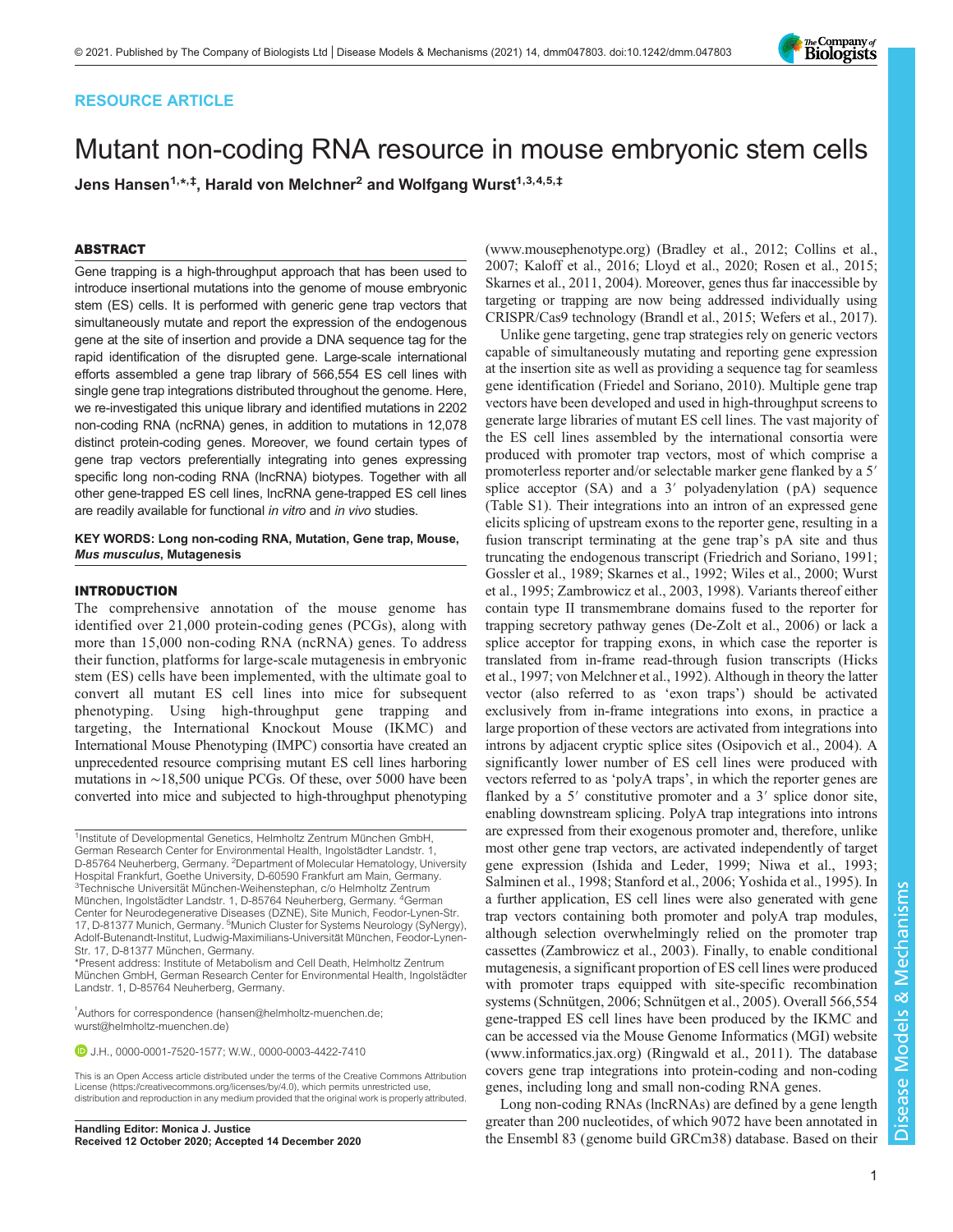position relative to PCGs, lncRNA genes were subdivided by the GENCODE consortium into five major classes: (1) long intergenic non-coding RNAs (lincRNAs) located between two protein-coding genes  $(n=3579)$ ; (2) antisense lncRNAs transcribed from the opposite strand of coding genes  $(n=2189)$ ; (3) 'sense overlapping' lncRNAs transcribed from the same strand of protein coding genes  $(n=23 \text{ genes})$ ; (4) 'sense intronic' lncRNAs transcribed from the introns of coding genes  $(n=253)$ ; and  $(5)$  'bidirectional promoter' lncRNAs transcribed from the opposite strand within the promoter region of a protein-coding gene  $(n=12)$  ([Frankish et al., 2019](#page-5-0); [Harrow et al., 2012](#page-5-0)). In addition, several lncRNA genes of numerically minor significance are distributed between the following biotypes (1) 'processed transcript' biotype, defined by noncoding transcripts without an open reading frame, (2) '3′ overlapping', defined as short non-coding transcripts transcribed from the 3′UTR, (3) 'macro', defined by unspliced lncRNA of several kb in size; and (4) 'to-be-experimentally-confirmed' (TEC), defined by non-spliced polyadenylated transcripts with an open reading frame, which, pending further experimental validation, presumably encode novel proteins ([Frankish et al., 2019; Harrow](#page-5-0) [et al., 2012\)](#page-5-0).

As key regulators of global gene expression, lncRNAs are involved in the regulation of nearly all fundamental biological processes, including development, cell cycle, differentiation, pluripotency, apoptosis, autophagy and cell migration [\(Fritah et al., 2014\)](#page-5-0). Hence, it is not surprising that deregulation of lncRNA expression can lead to a wide spectrum of diseases [\(Rinn and Chang, 2012\)](#page-6-0). However, only a minority of lncRNAs have been functionally validated thus far in tissue culture experiments and knockout mice [\(Bond et al., 2009; Gomez et al., 2013](#page-5-0); [Grote and Herrmann, 2015;](#page-5-0) [Li](#page-6-0) [et al., 2013; Liu et al., 2014; Nakagawa et al., 2014; Oliver et al.,](#page-6-0) [2015; Sauvageau et al., 2013; Zhang et al., 2013](#page-6-0)). Given their biological significance, a large-scale analysis of individual lncRNA function(s) seems highly desirable. To facilitate this endeavor, we reanalyzed the existing gene trap libraries and identified 31,069 ES cell lines with gene trap insertions in 2202 unique ncRNA genes [\(Tables S4 and S5](http://dmm.biologists.org/lookup/doi/10.1242/dmm047803.supplemental)). This freely available resource should significantly support the functional lncRNA annotation effort.

| Table 1. The international gene trap resource |  |
|-----------------------------------------------|--|
|-----------------------------------------------|--|

## RESULTS

## The international gene trap resource

The MGI web portal provides the largest data set of gene trap sequence tags (GTSTs) from mutant murine ES cells generated worldwide by the consortia, institutions and corporations listed with their respective contributions in Table 1. MGI periodically updates vector integration sites by mapping existing GTSTs to the latest mouse genome sequence build [\(Ringwald et al., 2011](#page-6-0)). Presently, the database contains 854,155 GTSTs, of which 566,554 are unique. Systematic in-depth analysis of this database revealed 339,779 GTSTs (60%) corresponding to annotated genes and 226,773 (40%) to intergenic regions. For easy accessibility for the user, gene trap clones for a specific gene can be found in the MGI web portal by gene symbol or identifier. All trapped alleles are listed together with information about the vector, the insertion point, the sequence tags and the available mouse lines. Alternatively, a user can search a specified genomic region for gene trap integrations by using the MGI genome browser displaying the gene trap tracks (see tab 'Search' and follow the link 'Mouse Genome Browsers').

## Distribution of gene trap integrations between major gene biotypes

According to their predicted function, the GENCODE consortium [\(www.gencodegenes.org\)](http://www.gencodegenes.org) subdivides genes into PCGs, lncRNA genes, short non-coding RNA (sncRNA) genes and pseudogenes. Based on this classification, we identified 12,078 (82.1%) of the gene trap integrations in unique PCGs, 2060 (14.0%) in lncRNA genes, 142 (1.0%) in sncRNA genes and 426 (2.9%) in pseudogenes [\(Table 2\)](#page-2-0). Overall, this corresponds to 55.1% of annotated PCGs and 22.7% of annotated lncRNA genes [\(Table 2](#page-2-0); [Tables S4](http://dmm.biologists.org/lookup/doi/10.1242/dmm047803.supplemental) and [S5](http://dmm.biologists.org/lookup/doi/10.1242/dmm047803.supplemental)). Gene trap integrations were significantly enriched in multiple-exon PCGs and processed lncRNA genes consistent with the vast majority of gene trap vectors, for which activation is based on upstream splicing [\(Tables S2](http://dmm.biologists.org/lookup/doi/10.1242/dmm047803.supplemental) and [S3\)](http://dmm.biologists.org/lookup/doi/10.1242/dmm047803.supplemental). Regarding the position of insertion sites relative to transcription start sites, the majority of vectors with SA sites preferred the 5′ ends of both PCGs and lncRNA genes because the larger the 5′ sequence appended to the reporter the less likely the latter will maintain its function. By contrast, polyA trap vectors

| Project            | Sequence tags | ES cell clones | Trapped genes | Unique genes trapped | URL                            |
|--------------------|---------------|----------------|---------------|----------------------|--------------------------------|
| OmniBankll         | 465.736       | 287.701        | 133,093       | 10.176               | www.tigm.org                   |
| OmniBank           | 198.901       | 166.637        | 112.003       | 10.693               | www.lexpharma.com              |
| <b>GGTC</b>        | 50.854        | 31.791         | 31,984        | 5131                 | www.genetrap.de                |
| <b>EUCOMM</b>      | 68.592        | 26.917         | 22.893        | 4718                 | www.mousephenotype.org         |
| <b>CMHD</b>        | 24,321        | 19,859         | 9801          | 3856                 | www.cmhd.ca/genetrap           |
| <b>BayGenomics</b> | 14.179        | 11.547         | 11,293        | 3838                 | www.mmrrc.org                  |
| <b>ESDB</b>        | 13,839        | 9349           | 7554          | 1907                 | www.cmmr.ca                    |
| <b>SIGTR</b>       | 11.885        | 8019           | 7656          | 3130                 | www.mmrrc.org                  |
| <b>FHCRC</b>       | 1627          | 1394           | 1013          | 776                  | labs.icahn.mssm.edu/sorianolab |
| <b>HER</b>         | 1661          | 1389           | 640           | 432                  | www.vanderbilt.edu             |
| <b>EGTC</b>        | 993           | 818            | 784           | 588                  | egtc.jp                        |
| <b>NAIST</b>       | 758           | 625            | 570           | 451                  | bsw3.naist.jp/NAISTrap         |
| <b>TIGEM</b>       | 809           | 508            | 495           | 347                  | genetrap.tigem.it              |
| <b>Total</b>       | 854.155       | 566,554        | 339,779       | 14,712*              |                                |

Shown are the number of gene trap sequence tags, embryonic stem (ES) cell clones, trapped mouse genes and unique genes trapped in the individual projects. OmniBankII, Texas A & M Institute for Genomic Medicine (TIGM), USA [\(Hansen et al., 2008](#page-5-0)); OmniBank, Lexicon Pharmaceuticals, USA [\(Zambrowicz et al.,](#page-6-0) [2003\)](#page-6-0); German Gene Trap Consortium (GGTC), Germany ([Hansen et al., 2003](#page-5-0)); European Conditional Mouse Mutagenesis (EUCOMM), EU ([Friedel et al.,](#page-5-0) [2007\)](#page-5-0); Centre for Modelling Human Disease (CMHD), Canada [\(To et al., 2004](#page-6-0)); BayGenomics, USA ([Stryke et al., 2003\)](#page-6-0); Embryonic Stem Cell Database (ESDB), Canada [\(Hicks et al., 1997\)](#page-5-0); Sanger Institute Gene Trap Resource (SIGTR), UK ([Lloyd, 2003\)](#page-6-0); Fred Hutchinson Cancer Research Center (FHCRC), Soriano Lab Gene Trap Resource, USA [\(Friedrich and Soriano, 1991\)](#page-5-0); H. E. Ruley (HER), Vanderbilt University, USA ([Osipovich et al., 2005](#page-6-0)); Exchangeable Gene Trap Clones (EGTC), Japan ([Niwa et al., 1993](#page-6-0)); Nara Institute of Science and Technology (NAIST), Japan ([Shigeoka et al., 2005\)](#page-6-0); Telethon Institute of Genetics and Medicine (TIGEM), Italy ([Cobellis et al., 2005\)](#page-5-0). \*Total number of unique genes trapped on the basis of the entire resource.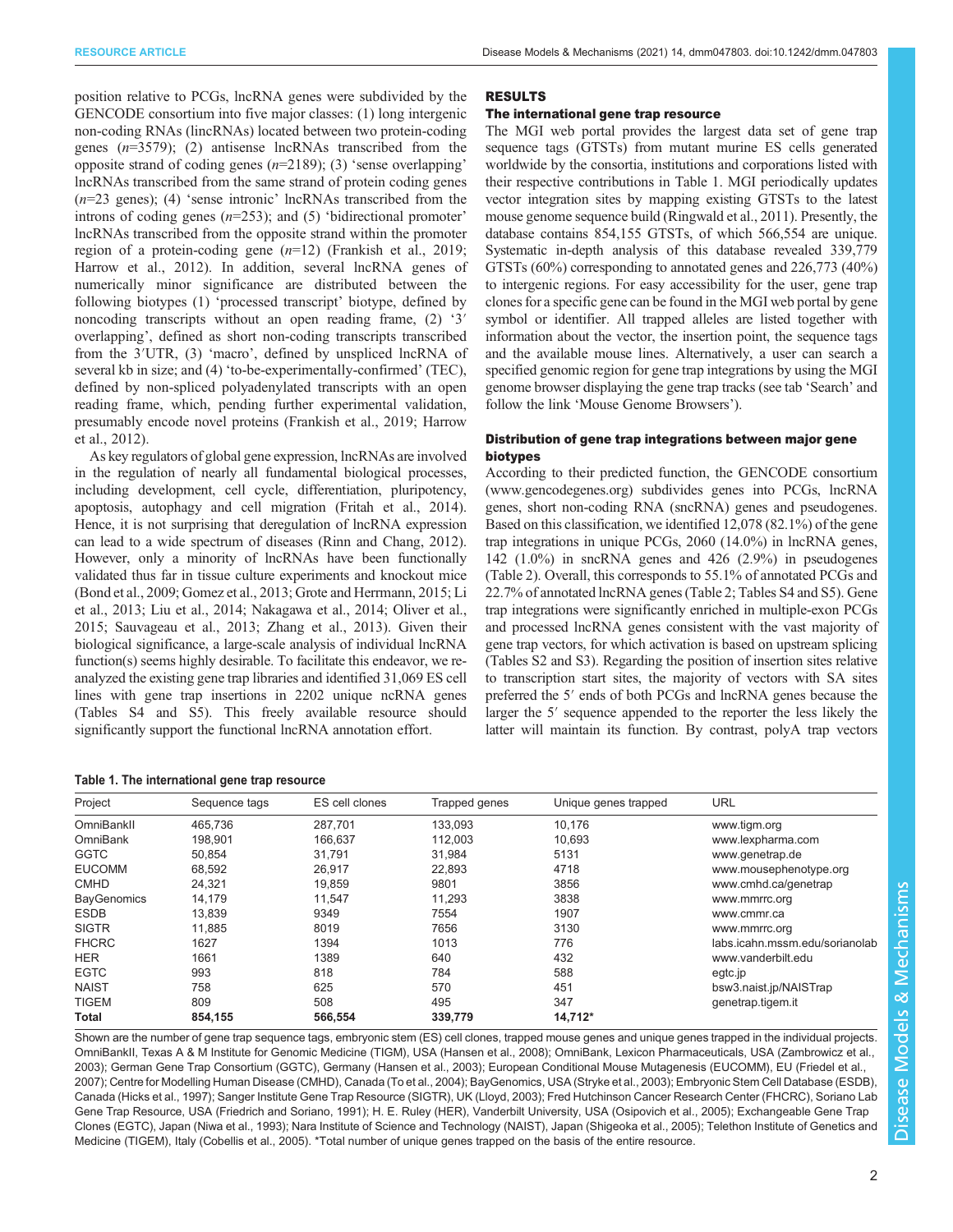<span id="page-2-0"></span>

| Table 2. Distribution of mouse genes and gene trap integrations among |  |  |
|-----------------------------------------------------------------------|--|--|
| gene biotypes                                                         |  |  |

| Gene biotype   | Annotated<br>mouse genes | Genes<br>trapped $(\%)$ | % of biotype<br>trapped |
|----------------|--------------------------|-------------------------|-------------------------|
| Protein-coding | 21,917                   | 12,078 (82.1)           | 55.1                    |
| <b>IncRNA</b>  | 9072                     | 2060 (14.0)             | 22.7                    |
| Pseudogene     | 9174                     | 426 (2.9)               | 4.6                     |
| sncRNA         | 6084                     | 142(1.0)                | 2.2                     |
| Others         | 699                      | 6(0.04)                 | 0.9                     |
| Total          | 46.946                   | 14,712 (100)            |                         |
|                |                          |                         |                         |

lncRNA, long non-coding RNA; sncRNA, short non-coding RNA.

overwhelmingly select for integration into the 3′ ends of both PCGs and lncRNA genes, as more upstream integrations are generally lost due to nonsense-mediated decay (NMD) [\(Shigeoka et al., 2005](#page-6-0); [Stanford et al., 2006\)](#page-6-0) (Fig. 1).

## Distribution of gene trap insertions between specific ncRNA biotypes

Seventy one percent of the trapped lncRNAs (1455 of 2060) belonged to the lincRNA (806) and antisense RNA (649) biotypes, which together are the most prevalent lncRNAs in the mouse genome [\(Table 3](#page-3-0)). Consistent with the general preference of gene traps to mutate larger, multiple-exon genes, only between 1% and 4% of sncRNAs were trapped primarily by vectors lacking SA sites [\(Table 3\)](#page-3-0). Although in PCGs only ∼0.1% to 0.8% of gene trap insertions occurred in non-spliced genes, insertions into non-spliced lncRNA genes occurred up to 100 times more frequently (1-13%), reflecting the much higher proportion of non-spliced genes among lncRNAs [\(Table 4](#page-3-0); [Table S2\)](http://dmm.biologists.org/lookup/doi/10.1242/dmm047803.supplemental).

Regarding gene trap integrations into specific lncRNA biotypes, we found a significant relationship between vector type and lncRNA biotype. [Fig. 2](#page-3-0) shows that the retroviral promoter trap vectors VICTR74 and VICTR76 used for creating the OmniBankII library integrated with much higher frequency into lincRNA and TEC genes than any other similarly structured vectors. Although the reasons for this preference remain unknown, it is likely that the somewhat more sensitive ES cell culture and selection protocols employed for OmniBankII [\(Hansen et al., 2008\)](#page-5-0) enabled a more efficient isolation of these rather weakly expressed genes [\(Derrien](#page-5-0) [et al., 2012; Djebali et al., 2012\)](#page-5-0). As TEC genes represent genomic regions presumably encoding novel proteins, the gene trap libraries provide a useful resource for characterizing novel PCGs. Unlike promoter traps, polyA trap vectors, which are activated



independently of gene expression, captured lncRNA genes at a much higher rate than any other vectors. For example, the polyA trap vectors GepNMDi3, Gen-SD5, pGTNMDf, pGTR1.3 and Gep-SD5 ([To et al., 2004](#page-6-0)) were all found with high frequency in antisense and lincRNA genes, most of which are either weakly expressed or not expressed at all in ES cells ([Ghosal et al., 2013;](#page-5-0) [Jia](#page-6-0) [et al., 2013; Loewer et al., 2010](#page-6-0)) [\(Fig. 2](#page-3-0)).

#### Gene trap activation mechanisms in ncRNA genes

Depending on the trapped lncRNA biotype, gene trap integrations were activated by different mechanisms. For example, intron integrations in multiple-exon lincRNAs such as growth arrestspecific transcript 5 (Gas5) were activated from the sense strand similar to the activations seen in PCGs ([Fig. 3A](#page-4-0)). By contrast, integrations into the first intron of the 1110002L01Rik antisense lncRNA, which overlaps the 3′ end of the kinesin family member 3C  $(Kif3c)$  and the 5′UTR of the additional sex combs-like 2 (Asxl2) PCGs, was transcribed in antisense direction to Asxl2 and Kif3c [\(Fig. 3](#page-4-0)B). Neither of the PCGs was physically affected by the integration, although mutation of the antisense 1110002L01Rik transcript could, in principle, interfere with the expression of either gene. A promoter trap integration into the D0830050J10Rik bidirectional promoter lncRNA encoded from the opposite strand of the v-raf-leukemia viral oncogene 1 (Raf1) PCG was transcribed from the same bidirectional promoter ([Fig. 3](#page-4-0)C), and an integration into the Gm12971 sense intronic lncRNA was transcribed from its own promoter located in the 14th intron of the Pum1 PCG [\(Fig. 3](#page-4-0)D). [Fig. 3](#page-4-0)E shows an integration into a sense overlapping lncRNA exemplified by Sox1 overlapping transcript (Sox1ot), which hosts the SRY (sex determining region Y)-box 1 (Sox1) PCG in the first intron. In this arrangement, the fusion transcript initiating at the Sox1ot promoter terminates at the gene trap pA site residing in the seventh Sox1ot exon [\(Fig. 3E](#page-4-0)). Finally, [Fig. 3](#page-4-0)F shows a polyA trap activation from an integration into the last intron of the 4932443L11Rik processed transcript lncRNA gene by including the gene trap as a portable exon.

#### **DISCUSSION**

In this study, we re-analyzed a library of 566,554 mutant mouse ES cell lines produced in multiple large-scale gene trap mutagenesis projects. Although the library of mutant ES cell lines was originally produced to study the function of PCGs, the present analysis revealed that the library contains 31,069 ES cell lines with mutations in 2202 unique ncRNA genes, in addition to the ES cell lines with mutations

> Fig. 1. Integrations of gene trap vectors into gene length segments of long non-coding RNA (lncRNA) genes and protein-coding genes (PCGs), measured as distance from the transcription start site. Each individual gene has been subdivided into ten equal-length segments. lncRNA genes are shown in blue, PCGs in red. (A) Promoter trap vectors with splice acceptor (n=196,565). (B) PolyA-trap vectors (n=4220). All integrations were analyzed with genomic PCR technologies (see [Table S1](http://dmm.biologists.org/lookup/doi/10.1242/dmm047803.supplemental) for composition of the vector classes). The significance of the integration pattern into gene length segments was studied with a G-test of goodness-of-fit (all Pvalues <10<sup>−</sup>16). rel. units, relative units.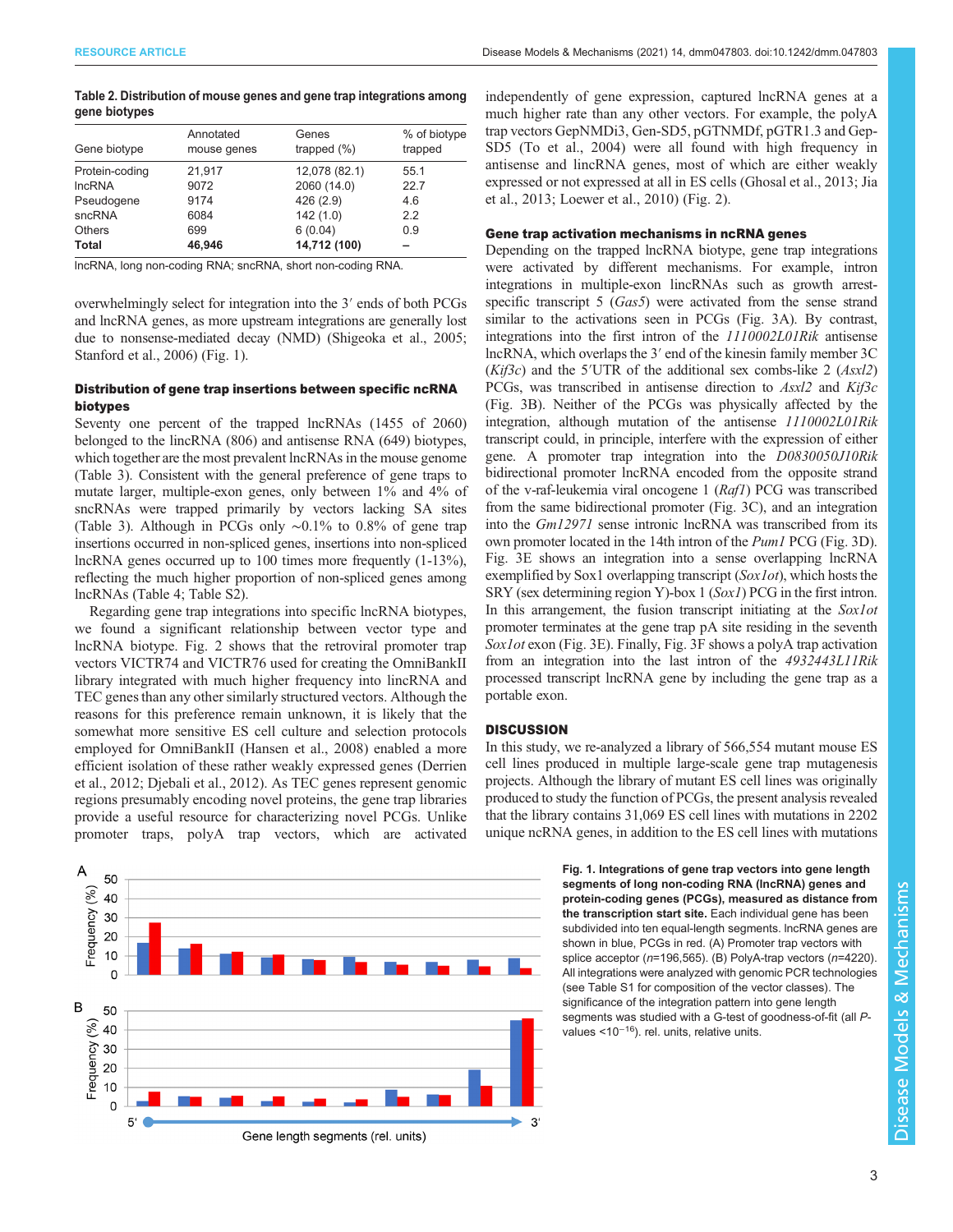#### <span id="page-3-0"></span>Table 3. Distribution of gene trap integrations in ncRNA biotypes

|               | Gene biotype                  | Mouse ncRNA<br>genes $(\%)$ | Trapped loci<br>(% of biotype) |
|---------------|-------------------------------|-----------------------------|--------------------------------|
| <b>IncRNA</b> | lincRNA                       | 3579 (39.4)                 | 806 (22.5)                     |
|               | Antisense                     | 2189 (24.1)                 | 649 (29.6)                     |
|               | Processed transcript          | 749 (8.3)                   | 338 (45.1)                     |
|               | <b>TEC</b>                    | 2264 (24.9)                 | 218(9.6)                       |
|               | Sense intronic                | 253(2.8)                    | 35(13.8)                       |
|               | Sense overlapping             | 23(0.3)                     | 8(34.8)                        |
|               | <b>Bidirectional promoter</b> | 12(0.1)                     | 6(50.0)                        |
|               | Other                         | $3 (-0.1)$                  | 0(0)                           |
|               | Total                         | 9072 (100)                  | 2060 (22.7)                    |
| sncRNA        | miRNA                         | 2202 (36.1)                 | 45(2.0)                        |
|               | snoRNA                        | 1508 (24.8)                 | 56 (3.7)                       |
|               | snRNA                         | 1382 (22.7)                 | 19 (1.4)                       |
|               | rRNA                          | 354(5.8)                    | 5(1.4)                         |
|               | scaRNA                        | 51(0.8)                     | 2(3.9)                         |
|               | Other                         | 587 (9.8)                   | 15(2.6)                        |
|               | Total                         | 6084 (100)                  | 142 (2.3)                      |

lincRNA, long intergenic non-coding RNA; miRNA, microRNA; ncRNA, noncoding RNA; snRNA, small nuclear RNA; snoRNA, small nucleolar RNA; rRNA, ribosomal RNA; scaRNA, small Cajal body-specific RNA; TEC, to-beexperimentally-confirmed.

in 12,078 unique PCGs, and provides a useful resource for the functional characterization of many ncRNAs. The cell lines can be used in vitro to explore the role of ncRNAs in controlling ES cell pluripotency and differentiation [\(Chakraborty et al., 2012](#page-5-0); [Dinger et](#page-5-0) [al., 2008; Fisher et al., 2017](#page-5-0); [Guttman et al., 2011;](#page-5-0) [Sheik Mohamed et](#page-6-0) [al., 2010](#page-6-0)) and can be readily converted into mutant mice for functional studies at organismal level. It is also worthwhile noting that all traps contain a LacZ reporter, easily enabling the in vivo analysis of lncRNA activity at cellular level, which is particularly useful in mutant mouse embryo phenotyping ([Dickinson et al., 2016](#page-5-0)).

The GENCODE reference human and mouse genome annotation database contains three major functional categories of genes: PCGs, non-coding genes and pseudogenes ([Harrow et al., 2012\)](#page-5-0). Although gene trap insertions have been found in all these gene classes, a significant proportion involved intergenic regions ([Table 2\)](#page-2-0). Considering that 75% of the human genome is covered by primary transcripts and 62% by processed transcripts [\(Djebali](#page-5-0) [et al., 2012\)](#page-5-0), it is not surprising that 40% of all gene trap integrations were activated from non-annotated genomic regions, thus reflecting the high untapped potential of the gene trap approach for novel gene discovery. In line with this, the existing gene trap resource provides a unique means for resolving the biological significance of not yet annotated genes [\(Chi, 2016](#page-5-0)).



Fig. 2. Heatmap showing the distribution of individual gene trap vector integrations into different gene biotypes. Colors represent adjusted Pvalues (−log10) of Fisher's exact test for the significant enrichment of gene trap events in at least one gene biotype. P-values are corrected for multiple hypothesis testing using the procedure of [Benjamini and Hochberg \(1995\)](#page-5-0) for false discovery rate estimation. Vectors belong to functional classes as listed in [Table S1](http://dmm.biologists.org/lookup/doi/10.1242/dmm047803.supplemental). AS, antisense; LIN, long intergenic non-coding RNA (lincRNA); PT, processed transcript; TEC, to-be-experimentally-confirmed.

Comparison of the integration targets of the different types of gene trap vectors revealed that, owing to fusion transcript size constrictions, promoter trap vectors preferentially integrated near the 5′ ends of both PCGs and multiple-exon lncRNAs ([Fig. 1](#page-2-0)A). However, polyA trap vectors overwhelmingly inserted near the 3′ ends of PCGs and lncRNA genes to produce relatively short fusion transcripts unsusceptible to NMD [\(Fig. 1](#page-2-0)B) [\(Shigeoka et al., 2005](#page-6-0); [Stanford](#page-6-0) [et al., 2006](#page-6-0)). In confirmation of previous observations suggesting that gene expression is an important trappability-defining factor for both promoterless and polyA trap vectors [\(Nord et al., 2007\)](#page-6-0), we found that 90% of the lncRNA genes trapped with promoterless or polyA trap vectors are expressed in ES cells (data not shown).

As ∼900 lncRNAs harbored multiple gene trap integrations at different locations, the ES cell library also provides allelic series for a multitude of lncRNA genes that are extremely useful for specifying distinct functional domains. For example, trapping different regions of the Gas5 gene resulted in a series of Gas5 truncation alleles affecting

#### Table 4. Distribution of gene trap vector integrations into spliced and non-spliced (1-exon) genes

|                                                          |                | Number of  | Non-spliced<br>genes $(\%)$ | Spliced<br>genes $(\%)$ |
|----------------------------------------------------------|----------------|------------|-----------------------------|-------------------------|
| Classes of vector types                                  | Gene biotype   | gene traps |                             |                         |
| Retroviral promoter trap vectors without splice acceptor | protein-coding | 7973       | 0.1                         | 99.9                    |
|                                                          | <b>IncRNA</b>  | 546        | 5.9                         | 94.1                    |
| Retroviral promoter trap vectors with splice acceptor    | protein-coding | 164.145    | 0.2                         | 99.8                    |
|                                                          | <b>IncRNA</b>  | 16.060     | 11.5                        | 88.5                    |
| Plasmid promoter trap vectors                            | protein-coding | 20.756     | 0.1                         | 99.9                    |
|                                                          | <b>IncRNA</b>  | 952        | 13.4                        | 86.6                    |
| Combined retroviral promoter and polyA trap vector       | protein-coding | 104.173    | 0.1                         | 99.9                    |
|                                                          | <b>IncRNA</b>  | 11.648     | 2.3                         | 97.7                    |
| Retroviral polyA trap vectors                            | protein-coding | 2296       | 0.8                         | 99.2                    |
|                                                          | <b>IncRNA</b>  | 837        | 1.2                         | 98.8                    |
| Plasmid polyA trap vectors                               | protein-coding | 5782       | 0.2                         | 99.8                    |
|                                                          | <b>IncRNA</b>  | 557        | 5.0                         | 95.0                    |

Vectors are merged in classes based on their activation mechanism (see [Table S1](http://dmm.biologists.org/lookup/doi/10.1242/dmm047803.supplemental) for composition of the vector classes).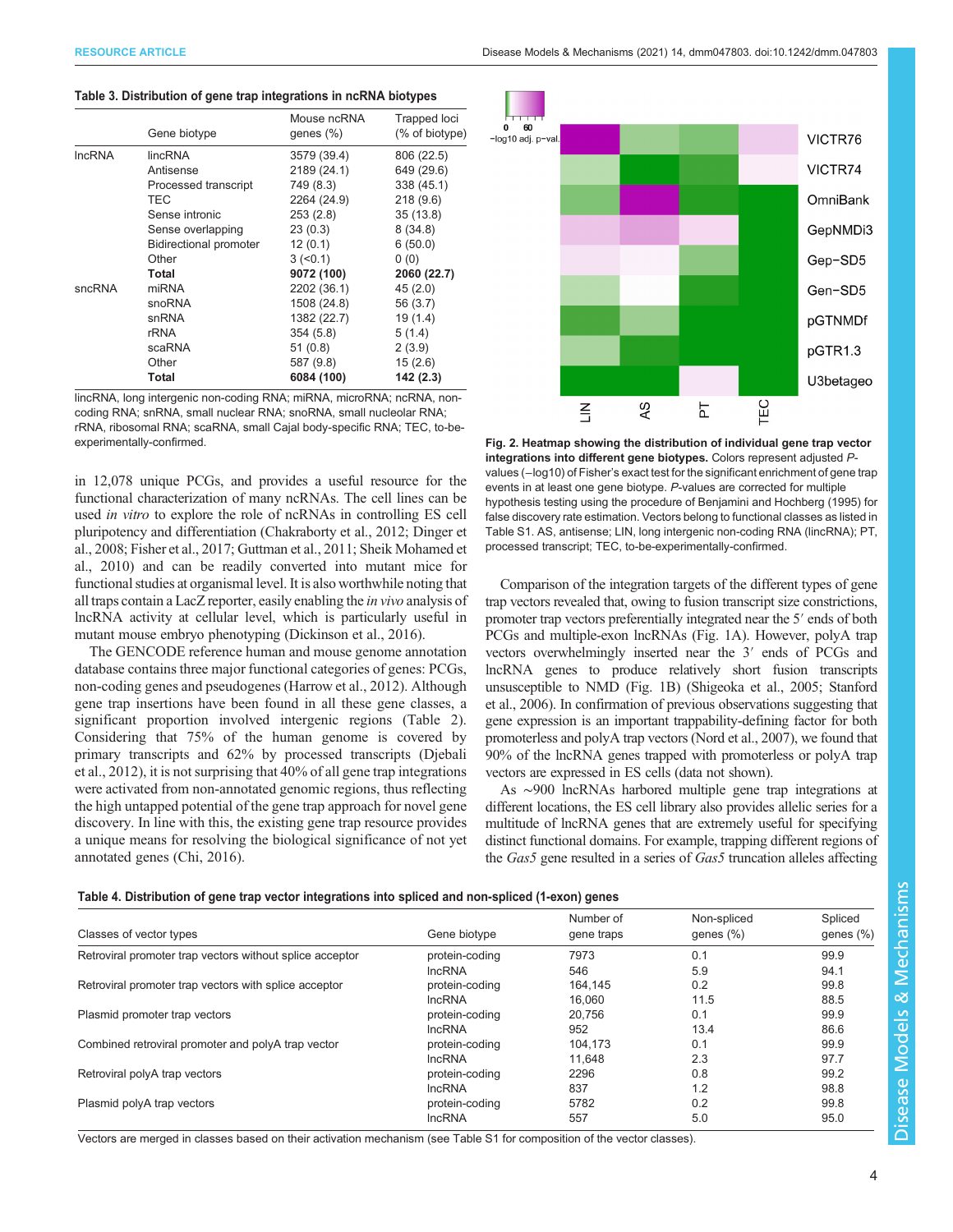<span id="page-4-0"></span>

Fig. 3. Gene trap activation from integrations into various IncRNA biotypes. Exons of lncRNA genes are shown in blue, exons of PCGs in black. Filled bars represent coding sequence, open bars represent non-coding sequence. Transcription start sites and transcriptional orientation are indicated by arrows. Introns are shown as solid black lines, incomplete introns as dashed black lines. Promoters are indicated by thick gray lines. The elements of gene trap selection cassettes are shown in color. βgeo, β-galactosidase-neomycin phosphotransferase fusion gene; βgal, β-galactosidase gene; neo, neomycin phosphotransferase gene; P, promoter; pA, polyA; SA, splice acceptor; SD, splice donor. (A-F) Gene trap vector integrations are shown in the Gas5 lincRNA gene (A), the antisense 1110002L01Rik lncRNA gene (B), the bidirectional promoter D0830050J10Rik lncRNA gene (C), the sense intronic Gm12971 lncRNA gene (D), the sense overlapping Sox1ot lncRNA gene (E) and the processed transcript 4932443L11Rik lncRNA gene (F). For further explanations, see text.

different protein functions (Fig. 3). Gas5 is a tumor suppressor gene involved in several types of cancer and encodes several molecular functions over its length [\(Ma et al., 2016\)](#page-6-0), including (1) a glucocorticoid response element (GRE) that competes with DNA for binding to the glucocorticoid receptor DNA-binding domain encoded by a stem-loop structure within the Gas5 exon 12 [\(Kino et al.,](#page-6-0) [2010](#page-6-0)); (2) a mir-21-binding function in exon 4 acting as a miRNA sponge regulating mir-21 levels, which are important in development, cancer, cardiovascular disease and inflammation [\(Zhang et al., 2013\)](#page-6-0); and (3) an eIF4E-binding function, a key factor of the translation initiation complex [\(Hu et al., 2014\)](#page-6-0). As shown in Fig. 3A, all these specific functions can be addressed by simply selecting the appropriate gene trap clones for in vitro and in vivo studies. In support of the in vivo value of the lncRNA gene trap lines, [Miard et al. \(2017\)](#page-6-0) recently published a *Malat1* lncRNA knockout mouse produced with a VICTR74-expressing OmniBankII gene trap clone (IST14461G11). The *Malat1* lncRNA is overexpressed in many types of cancers, including hepatocellular carcinoma, and induces cell proliferation in several cell lines *in vitro*. Although its inactivation had no effect on liver carcinogenesis in mice treated with the genotoxic agent diethylnitrosamine (DEN), DEN-treated knockout mice developed a robust hypercholesterinemia, implicating Malat1 in the regulation of cholesterol metabolism [\(Miard et al., 2017](#page-6-0)).

Finally, mutant alleles of lncRNAs containing a reporter gene can nowadays be established de novo using CRISPR/Cas9 knock-in strategies in mouse ES cells or mouse zygotes [\(Wefers et al., 2017](#page-6-0);

[Yao et al., 2018](#page-6-0)). However, notwithstanding the simplicity of the technology, the generation of allelic series including proper quality controls is still quite time consuming, requiring rigorous genotyping to exclude frequently occurring on-target mutations such as large deletions, insertions, inversions and translocation [\(Boroviak et al.,](#page-5-0) [2017;](#page-5-0) [Kosicki et al., 2018\)](#page-6-0).

Although the functional characterization of all PCGs is well underway, currently comprising ∼5000 already phenotyped mouse mutants, the next big challenge will be the functional dissection of all non-coding genes for which the existing mutant lncRNA ES cell library provides an unprecedented resource.

#### MATERIAL AND METHODS

#### Gene trap data

Gene trap sequence tags and their mouse genome coordinates were downloaded from the MGI web portal ([www.informatics.jax.org;](http://www.informatics.jax.org) download on 19 January 2016). We filtered the data set with the objective to finally have one representative sequence tag with a high-quality alignment per vector integration, which was unequivocally mapped to the genome. First, we discarded sequence tags that did not result in a unique high-quality alignment. Insertions that resulted in multiple high-quality alignments and non-successful mappings were also discarded. In a final step all high-quality alignments with the mouse genome, which were indicated as 'non-representative', were filtered out.

## Genome data

Software to identify the genomic locus for each gene trap vector insertion site was written in Perl 5.8.8 programming language and uses BioPerl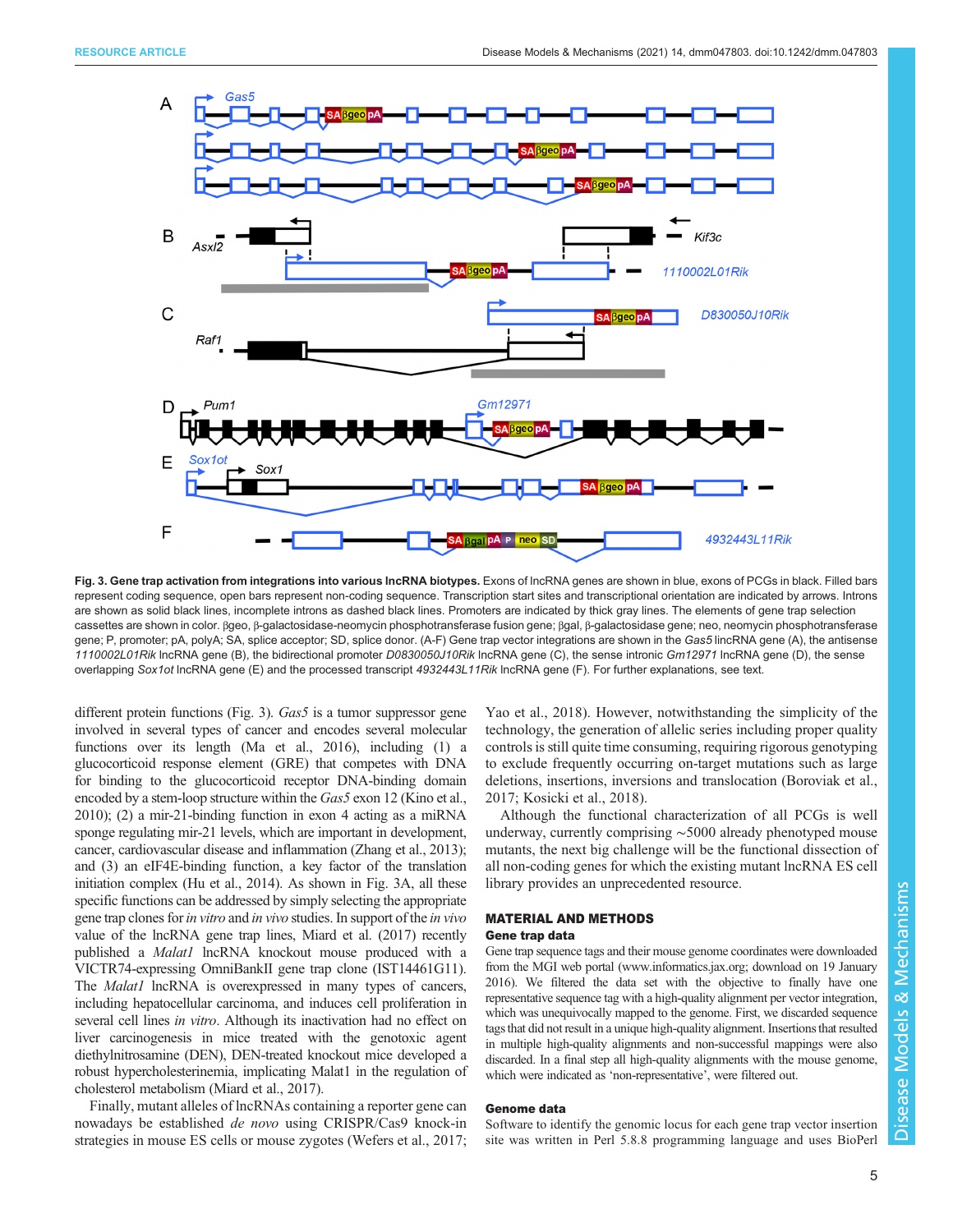<span id="page-5-0"></span>libraries. Genome features at each locus mutated by a gene trap vector integration event were retrieved from the Ensembl database [\(Yates et al.,](#page-6-0) [2016](#page-6-0)) using the Ensembl application programming interface (Release 83; [www.ensembl.org;](http://www.ensembl.org) genome build GRCm38). Gene models were categorized into biotypes according to the reference gene sets for the mouse published by the GENCODE consortium (version M8 August 2015) (Harrow et al., 2012).

#### Statistical testing

To study the significance of gene trap vector integration frequencies over gene length we used a G-test of goodness-of-fit. To determine whether gene trap insertions with a specific vector are over-represented in a given gene biotype, i.e. more integrations are present in genes of a specific gene biotype than expected by chance, a two-by-two contingency table was constructed and Fisher's exact test was performed. The procedure was repeated for each gene trap vector, and adjusted P-values were computed to control the false discovery rate (Benjamini and Hochberg, 1995). Categories with a P-value not greater than the corresponding adjusted P-value were considered significant. The false discovery rate constraint was set to 0.01. All statistical analyses were performed with R statistical software (R v3.3.1; [www.](http://www.r-project.org) [r-project.org\)](http://www.r-project.org), using packages stats, RVAideMemoire, gplots and graphics.

#### Acknowledgements

We thank all our colleagues for generating these large-scale gene trap resources. The excellent technical assistance and system administration of Bernd Lentes is gratefully acknowledged.

#### Competing interests

The authors declare no competing or financial interests.

#### Author contributions

Conceptualization: J.H., H.v.M., W.W.; Methodology: J.H.; Software: J.H.; Validation: J.H., H.v.M., W.W.; Formal analysis: J.H.; Investigation: J.H., H.v.M., W.W.; Resources: J.H., W.W.; Data curation: J.H.; Writing - original draft: J.H., W.W.; Writing - review & editing: J.H., H.v.M., W.W.; Visualization: J.H., H.v.M., W.W.; Supervision: W.W.; Project administration: W.W.; Funding acquisition: W.W.

#### Funding

This work was supported by National Genome Research Network Plus Project 'From Disease Genes to Protein Pathways' [FKZ 01GS0858] by Bundesministerium für Bildung, Wissenschaft und Forschung, and the projects 'EUCOMM' [FP6 grant number LSHM-CT-2005-01893] and 'I-DCC: The International Data Coordination Centre' [FP7-HEALTH-2007-2.1.2-6-223592], by the European Commission.

#### Supplementary information

Supplementary information available online at <https://dmm.biologists.org/lookup/doi/10.1242/dmm.047803.supplemental>

#### References

- Benjamini, Y. and Hochberg, Y. [\(1995\). Controlling the false discovery rate: a](https://doi.org/10.1111/j.2517-6161.1995.tb02031.x) [practical and powerful approach to multiple testing.](https://doi.org/10.1111/j.2517-6161.1995.tb02031.x) J. R. Stat. Soc. Series B (Methodological). 57[, 289-300. doi:10.1111/j.2517-6161.1995.tb02031.x](https://doi.org/10.1111/j.2517-6161.1995.tb02031.x)
- [Bond, A. M., Vangompel, M. J. W., Sametsky, E. A., Clark, M. F., Savage, J. C.,](https://doi.org/10.1038/nn.2371) Disterhoft, J. F. and Kohtz, J. D. [\(2009\). Balanced gene regulation by an](https://doi.org/10.1038/nn.2371) [embryonic brain ncRNA is critical for adult hippocampal GABA circuitry.](https://doi.org/10.1038/nn.2371) Nat. Neurosci. 12[, 1020-1027. doi:10.1038/nn.2371](https://doi.org/10.1038/nn.2371)
- [Boroviak, K., Fu, B., Yang, F., Doe, B. and Bradley, A.](https://doi.org/10.1038/s41598-017-12740-6) (2017). Revealing hidden [complexities of genomic rearrangements generated with Cas9.](https://doi.org/10.1038/s41598-017-12740-6) Sci. Rep. 7, [12867. doi:10.1038/s41598-017-12740-6](https://doi.org/10.1038/s41598-017-12740-6)
- [Bradley, A., Anastassiadis, K., Ayadi, A., Battey, J. F., Bell, C., Birling, M.-C.,](https://doi.org/10.1007/s00335-012-9422-2) [Bottomley, J., Brown, S. D., Bu](https://doi.org/10.1007/s00335-012-9422-2)̈rger, A., Bult, C. J. et al. (2012). The mammalian [gene function resource: the international knockout mouse consortium.](https://doi.org/10.1007/s00335-012-9422-2) Mamm. Genome 23[, 580-586. doi:10.1007/s00335-012-9422-2](https://doi.org/10.1007/s00335-012-9422-2)
- Brandl, C., Ortiz, O., Röttig, B., Wefers, B., Wurst, W. and Kühn, R. (2015). [Creation of targeted genomic deletions using TALEN or CRISPR/Cas nuclease](https://doi.org/10.1016/j.fob.2014.11.009) [pairs in one-cell mouse embryos.](https://doi.org/10.1016/j.fob.2014.11.009) FEBS Open Bio 5, 26-35. doi:10.1016/j.fob. [2014.11.009](https://doi.org/10.1016/j.fob.2014.11.009)
- [Chakraborty, D., Kappei, D., Theis, M., Nitzsche, A., Ding, L., Paszkowski-](https://doi.org/10.1038/nmeth.1894)[Rogacz, M., Surendranath, V., Berger, N., Schulz, H., Saar, K. et al.](https://doi.org/10.1038/nmeth.1894) (2012). [Combined RNAi and localization for functionally dissecting long noncoding RNAs.](https://doi.org/10.1038/nmeth.1894) Nat. Methods 9[, 360-362. doi:10.1038/nmeth.1894](https://doi.org/10.1038/nmeth.1894)
- Chi, K. R. [\(2016\). The dark side of the human genome.](https://doi.org/10.1038/538275a) Nature 538, 275-277. doi:10. [1038/538275a](https://doi.org/10.1038/538275a)
- [Cobellis, G., Nicolaus, G., Iovino, M., Romito, A., Marra, E., Barbarisi, M.,](https://doi.org/10.1093/nar/gni045) [Sardiello, M., Di Giorgio, F. P., Iovino, N., Zollo, M. et al.](https://doi.org/10.1093/nar/gni045) (2005). Tagging genes [with cassette-exchange sites.](https://doi.org/10.1093/nar/gni045) Nucleic Acids Res. 33, e44. doi:10.1093/nar/ ani045
- [Collins, F. S., Rossant, J. and Wurst, W.](https://doi.org/10.1016/j.cell.2006.12.018) (2007). A mouse for all reasons. Cell 128, [9-13. doi:10.1016/j.cell.2006.12.018](https://doi.org/10.1016/j.cell.2006.12.018)
- De-Zolt, S., Schnü[tgen, F., Seisenberger, C., Hansen, J., Hollatz, M., Floss, T.,](https://doi.org/10.1093/nar/gnj026) [Ruiz, P., Wurst, W. and von Melchner, H.](https://doi.org/10.1093/nar/gnj026) (2006). High-throughput trapping of [secretory pathway genes in mouse embryonic stem cells.](https://doi.org/10.1093/nar/gnj026) Nucleic Acids Res. 34, [e25. doi:10.1093/nar/gnj026](https://doi.org/10.1093/nar/gnj026)
- [Derrien, T., Johnson, R., Bussotti, G., Tanzer, A., Djebali, S., Tilgner, H.,](https://doi.org/10.1101/gr.132159.111) [Guernec, G., Martin, D., Merkel, A., Knowles, D. G. et al.](https://doi.org/10.1101/gr.132159.111) (2012). The [GENCODE v7 catalog of human long noncoding RNAs: analysis of their gene](https://doi.org/10.1101/gr.132159.111) [structure, evolution, and expression.](https://doi.org/10.1101/gr.132159.111) Genome Res. 22, 1775-1789. doi:10.1101/ [gr.132159.111](https://doi.org/10.1101/gr.132159.111)
- [Dickinson, M. E., Flenniken, A. M., Ji, X., Teboul, L., Wong, M. D., White, J. K.,](https://doi.org/10.1038/nature19356) [Meehan, T. F., Weninger, W. J., Westerberg, H., Adissu, H. et al.](https://doi.org/10.1038/nature19356) (2016). High[throughput discovery of novel developmental phenotypes.](https://doi.org/10.1038/nature19356) Nature 537, 508-514. [doi:10.1038/nature19356](https://doi.org/10.1038/nature19356)
- [Dinger, M. E., Amaral, P. P., Mercer, T. R., Pang, K. C., Bruce, S. J., Gardiner,](https://doi.org/10.1101/gr.078378.108) [B. B., Askarian-Amiri, M. E., Ru, K., Solda, G., Simons, C. et al.](https://doi.org/10.1101/gr.078378.108) (2008). Long [noncoding RNAs in mouse embryonic stem cell pluripotency and differentiation.](https://doi.org/10.1101/gr.078378.108) Genome Res. 18[, 1433-1445. doi:10.1101/gr.078378.108](https://doi.org/10.1101/gr.078378.108)
- [Djebali, S., Davis, C. A., Merkel, A., Dobin, A., Lassmann, T., Mortazavi, A.,](https://doi.org/10.1038/nature11233) [Tanzer, A., Lagarde, J., Lin, W., Schlesinger, F. et al.](https://doi.org/10.1038/nature11233) (2012). Landscape of transcription in human cells. Nature 489[, 101-108. doi:10.1038/nature11233](https://doi.org/10.1038/nature11233)
- [Fisher, C. L., Marks, H., Cho, L. T.-Y., Andrews, R., Wormald, S., Carroll, T., Iyer,](https://doi.org/10.1093/nar/gkx811) [V., Tate, P., Rosen, B., Stunnenberg, H. G. et al.](https://doi.org/10.1093/nar/gkx811) (2017). An efficient method for [generation of bi-allelic null mutant mouse embryonic stem cells and its application](https://doi.org/10.1093/nar/gkx811) [for investigating epigenetic modifiers.](https://doi.org/10.1093/nar/gkx811) Nucleic Acids Res. 45, e174. doi:10.1093/ [nar/gkx811](https://doi.org/10.1093/nar/gkx811)
- [Frankish, A., Diekhans, M., Ferreira, A.-M., Johnson, R., Jungreis, I., Loveland,](https://doi.org/10.1093/nar/gky955) [J., Mudge, J. M., Sisu, C., Wright, J., Armstrong, J. et al.](https://doi.org/10.1093/nar/gky955) (2019). GENCODE [reference annotation for the human and mouse genomes.](https://doi.org/10.1093/nar/gky955) Nucleic Acids Res. 47, [D766-D773. doi:10.1093/nar/gky955](https://doi.org/10.1093/nar/gky955)
- Friedel, R. H. and Soriano, P. [\(2010\). Gene trap mutagenesis in the mouse.](https://doi.org/10.1016/S0076-6879(10)77013-0) Methods Enzymol. 477[, 243-269. doi:10.1016/S0076-6879\(10\)77013-0](https://doi.org/10.1016/S0076-6879(10)77013-0)
- [Friedel, R. H., Seisenberger, C., Kaloff, C. and Wurst, W.](https://doi.org/10.1093/bfgp/elm022) (2007). EUCOMM the [European conditional mouse mutagenesis program.](https://doi.org/10.1093/bfgp/elm022) Brief Funct. Genomic. Proteomic. 6[, 180-185. doi:10.1093/bfgp/elm022](https://doi.org/10.1093/bfgp/elm022)
- Friedrich, G. and Soriano, P. [\(1991\). Promoter traps in embryonic stem cells: a](https://doi.org/10.1101/gad.5.9.1513) [genetic screen to identify and mutate developmental genes in mice.](https://doi.org/10.1101/gad.5.9.1513) Genes Dev. 5[, 1513-1523. doi:10.1101/gad.5.9.1513](https://doi.org/10.1101/gad.5.9.1513)
- [Fritah, S., Niclou, S. P. and Azuaje, F.](https://doi.org/10.1261/rna.044040.113) (2014). Databases for lncRNAs: a [comparative evaluation of emerging tools.](https://doi.org/10.1261/rna.044040.113) RNA 20, 1655-1665. doi:10.1261/rna. [044040.113](https://doi.org/10.1261/rna.044040.113)
- Ghosal, S., Das, S. and Chakrabarti, J. [\(2013\). Long noncoding RNAs: new players](https://doi.org/10.1089/scd.2013.0014) [in the molecular mechanism for maintenance and differentiation of pluripotent stem](https://doi.org/10.1089/scd.2013.0014) cells. Stem Cells Dev. 22[, 2240-2253. doi:10.1089/scd.2013.0014](https://doi.org/10.1089/scd.2013.0014)
- [Gomez, J. A., Wapinski, O. L., Yang, Y. W., Bureau, J.-F., Gopinath, S., Monack,](https://doi.org/10.1016/j.cell.2013.01.015) [D. M., Chang, H. Y., Brahic, M. and Kirkegaard, K.](https://doi.org/10.1016/j.cell.2013.01.015) (2013). The NeST long [ncRNA controls microbial susceptibility and epigenetic activation of the interferon](https://doi.org/10.1016/j.cell.2013.01.015)γ locus. Cell 152[, 743-754. doi:10.1016/j.cell.2013.01.015](https://doi.org/10.1016/j.cell.2013.01.015)
- [Gossler, A., Joyner, A. L., Rossant, J. and Skarnes, W. C.](https://doi.org/10.1126/science.2497519) (1989). Mouse [embryonic stem cells and reporter constructs to detect developmentally regulated](https://doi.org/10.1126/science.2497519) genes. Science 244[, 463-465. doi:10.1126/science.2497519](https://doi.org/10.1126/science.2497519)
- Grote, P. and Herrmann, B. G. [\(2015\). Long noncoding RNAs in organogenesis:](https://doi.org/10.1016/j.tig.2015.02.002) Making the difference. Trends Genet. 31[, 329-335. doi:10.1016/j.tig.2015.02.002](https://doi.org/10.1016/j.tig.2015.02.002)
- [Guttman, M., Donaghey, J., Carey, B. W., Garber, M., Grenier, J. K., Munson, G.,](https://doi.org/10.1038/nature10398) [Young, G., Lucas, A. B., Ach, R., Bruhn, L. et al.](https://doi.org/10.1038/nature10398) (2011). lincRNAs act in the [circuitry controlling pluripotency and differentiation.](https://doi.org/10.1038/nature10398) Nature 477, 295-300. doi:10. [1038/nature10398](https://doi.org/10.1038/nature10398)
- Hansen, J., Floss, T., Van Sloun, P., Fü[chtbauer, E.-M., Vauti, F., Arnold, H.-H.,](https://doi.org/10.1073/pnas.1633296100) Schnü[tgen, F., Wurst, W., von Melchner, H. and Ruiz, P.](https://doi.org/10.1073/pnas.1633296100) (2003). A large-scale, [gene-driven mutagenesis approach for the functional analysis of the mouse](https://doi.org/10.1073/pnas.1633296100) genome. Proc. Natl. Acad. Sci. USA 100[, 9918-9922. doi:10.1073/pnas.](https://doi.org/10.1073/pnas.1633296100) [1633296100](https://doi.org/10.1073/pnas.1633296100)
- [Hansen, G. M., Markesich, D. C., Burnett, M. B., Zhu, Q., Dionne, K. M., Richter,](https://doi.org/10.1101/gr.078352.108) [L. J., Finnell, R. H., Sands, A. T., Zambrowicz, B. P. and Abuin, A.](https://doi.org/10.1101/gr.078352.108) (2008). [Large-scale gene trapping in C57BL/6N mouse embryonic stem cells.](https://doi.org/10.1101/gr.078352.108) Genome Res. 18[, 1670-1679. doi:10.1101/gr.078352.108](https://doi.org/10.1101/gr.078352.108)
- [Harrow, J., Frankish, A., Gonzalez, J. M., Tapanari, E., Diekhans, M.,](https://doi.org/10.1101/gr.135350.111) [Kokocinski, F., Aken, B. L., Barrell, D., Zadissa, A., Searle, S. et al.](https://doi.org/10.1101/gr.135350.111) (2012). [GENCODE: the reference human genome annotation for the ENCODE project.](https://doi.org/10.1101/gr.135350.111) Genome Res. 22[, 1760-1774. doi:10.1101/gr.135350.111](https://doi.org/10.1101/gr.135350.111)
- [Hicks, G. G., Shi, E.-G., Li, X.-M., Li, C.-H., Pawlak, M. and Ruley, H. E.](https://doi.org/10.1038/ng0897-338) (1997). [Functional genomics in mice by tagged sequence mutagenesis.](https://doi.org/10.1038/ng0897-338) Nat. Genet. 16, [338-344. doi:10.1038/ng0897-338](https://doi.org/10.1038/ng0897-338)